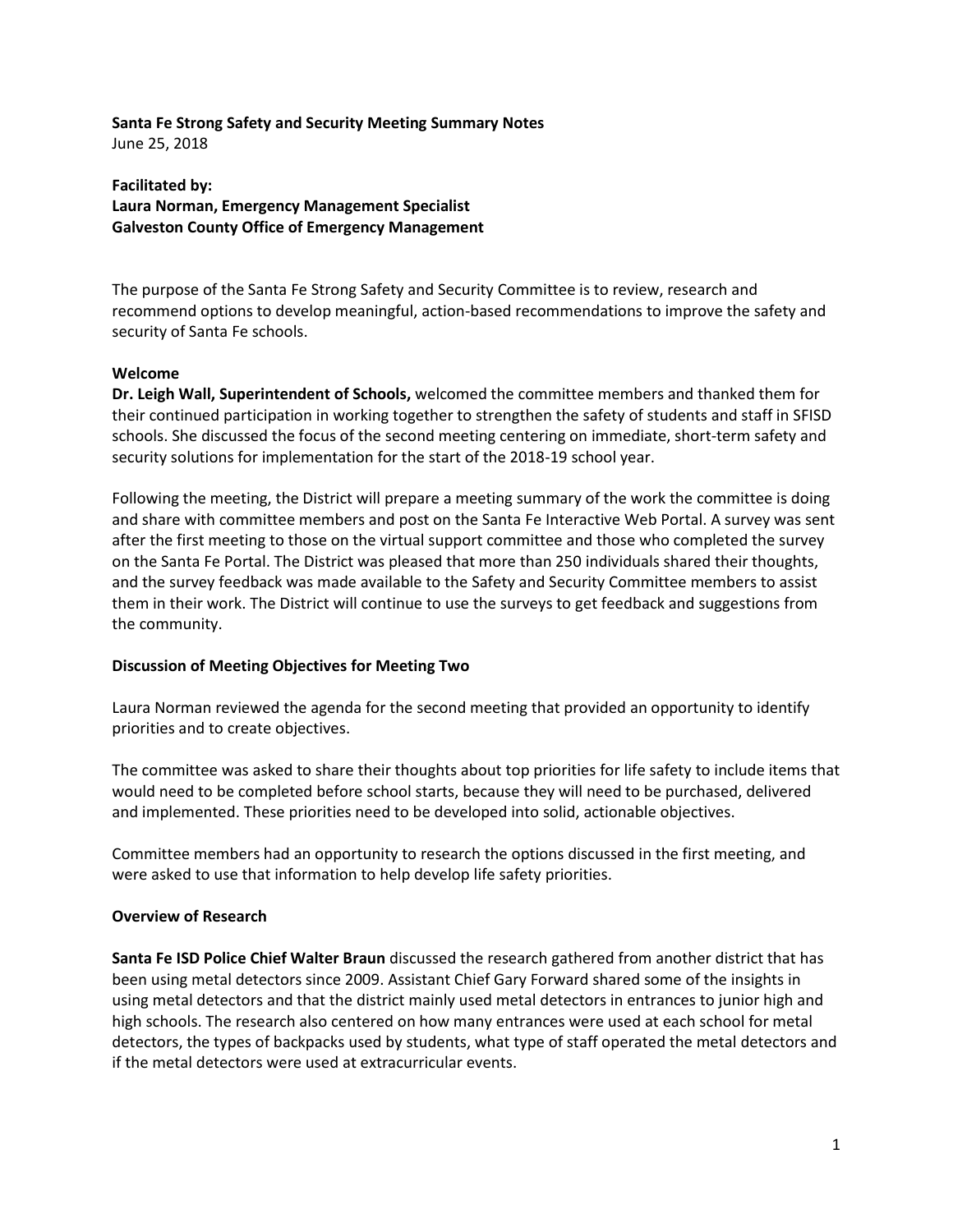If metal detectors are determined as a top priority for Santa Fe ISD, a company has volunteered to provide an assessment of Santa Fe High School to determine the equipment and training recommended to operate metal detectors at no cost to the District. The company will also provide a donation to Santa Fe ISD. The metal detectors could be installed and operational by the start of school in August.

## **Working teams develop priorities**

The topics discussed by the working teams were **Hardening the Schools** and **Policy Changes**, which are both life safety priorities to have implemented for the start of classes for the 2018-19 school year. These top priorities will be put into SMART goals (S-specific, M-measureable, A-actionable, R-realistic, and Ttime sensitive) and part of Chief Braun's Santa Fe ISD Safety and Security Plan.

Participants were reminded that these priorities are not complete lists of safety and security options, but were the first to have implemented by the start of school. The priorities the committee discussed included:

- Adding police officers in the junior high and high school hallways and entrances prior to the start of school.
- Installing metal detectors at the junior high school and high school, and limiting access to the building before school starts, which will include staff training.
- Providing training on and enforcement of all current policies, including those relating to dress code and the use of student IDs.
- Installing external and internal door locks and updating the security alarm systems.
- Monitoring student social media in coordination with trained counselors throughout the school year.
- Updating the security systems by installing items such as panic buttons, intruder alarms, door alarms on non-entry doors, security cameras and an alert to dispatch when alarms are tripped.

Next, Laura Norman introduced Melissa Tucker, Chief Executive Officer, of the Gulf Coast Center, which is the Local Behavioral Health Authority for Galveston and Brazoria Counties. Melissa spoke briefly to the committee. The Gulf Coast Center is one of 39 state Behavioral Health Authority Centers that serve communities throughout Texas. The Gulf Coast Center initially established an emergency hotline number that continues to be solely dedicated to the Santa Fe community. The Gulf Coast Center is working toward adding capacity for the Resiliency Center at the Methodist Church and putting a more permanent structure in place to provide mental health and support services.

At the next meeting, the committee will review and finalize recommendations and determine immediate objectives regarding Hardening of the Schools and Policy Changes. The committee will also discuss Mental Health and Support Services. After that, the committee will continue to address the remaining priority issues and concerns.

Next steps also include establishing the objectives as SMART goals. Summary notes and a survey will be sent to the virtual support team, as well as posted on the interactive portal for continued feedback.

Laura Norman closed the meeting at 4:00 pm and thanked the committee for the great conversations and the ideas shared to improve the safety and security of the SFISD schools.